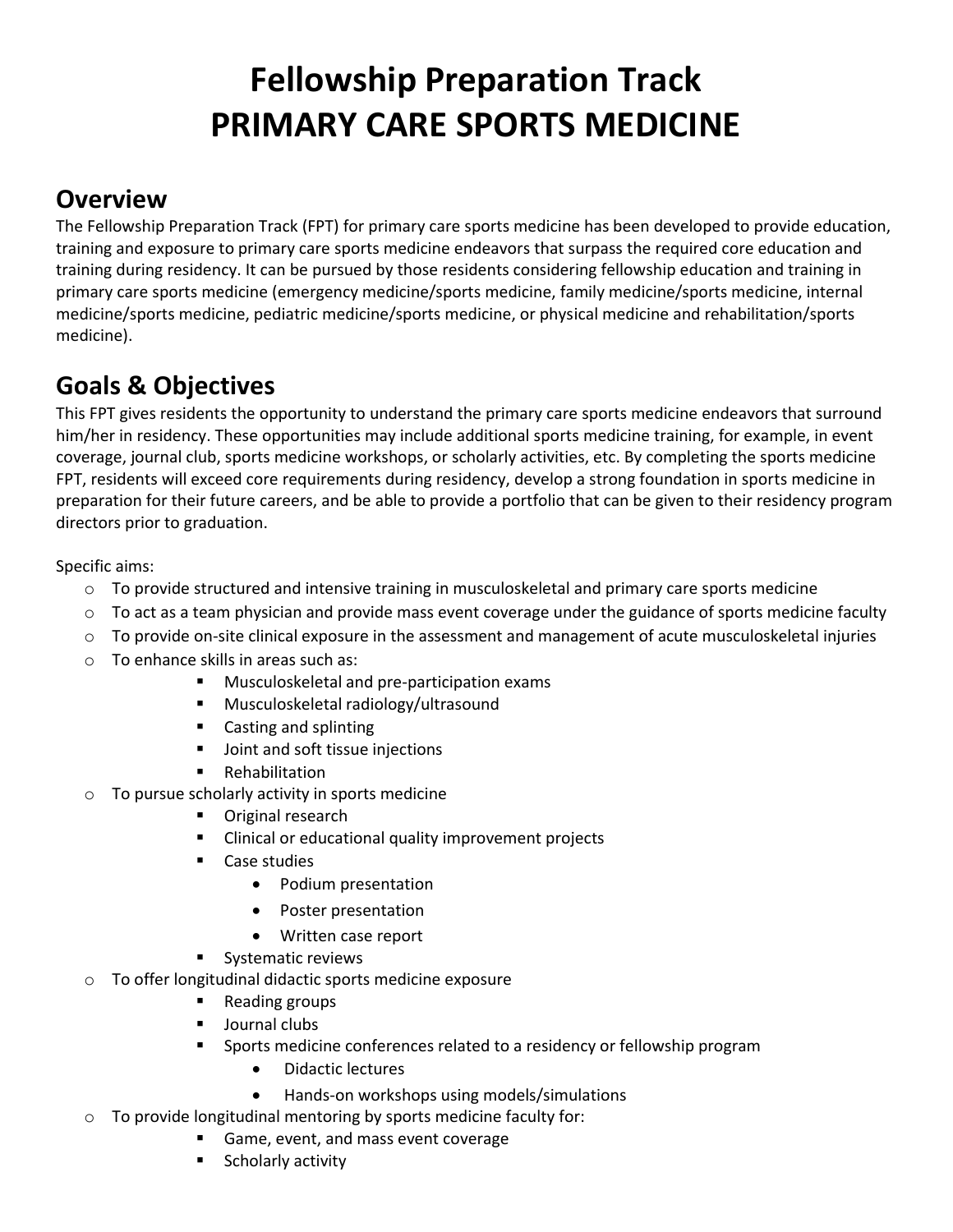- Assistance in selecting elective rotations in musculoskeletal and sports medicine
- **Membership to professional sports medicine organizations**
- Attendance at a national sports medicine CME conference(s)

#### **Requirements**

1. Four weeks of dedicated elective time in musculoskeletal and/or sports medicine (within home program or as an away elective)

- 2. At least one year of longitudinal team physician experience with an area high school team (e.g. football)
- 3. Participation in medical coverage of at least one mass participation sporting event
- 4. Presentation of at least two sports medicine conferences
- 5. Critical appraisal and presentation of at least one journal club article related to sports medicine

6. Design and completion of a scholarly project relevant to sports medicine (original research, clinical quality improvement project, educational quality improvement project, case podium presentation, case poster presentation, written case report, or systematic review article) and presentation of the project within the residency and/or other appropriate local, regional or national forum

7. Attendance to at least one national sports medicine CME conference such as AMSSM, ACSM (regional or national), or an Advanced Team Physician Course

#### **Curricular Overview**

The curriculum for the sports medicine FPT includes both elective rotations and time devoted to the other required activities outlined above. The focused experiences will help nourish the resident's interest in developing the medical knowledge, clinical skills, attitudes, behaviors, and leadership skills important for the practice of primary care sports medicine. Specific opportunities include team physician experience, participation in training room clinics, academic enrichment opportunities, lecturing and teaching, mentorship by sports medicine faculty, and coordination of away sports medicine electives at other nationally-recognized training sites. The sport medicine FPT would ideally position the participating resident as a strong candidate for acceptance into a primary care sports medicine fellowship training program or prepare the interested resident for delivering quality, and safe, musculoskeletal and sports medicine care in the community setting.

Each residency program offers several months of orthopaedic and other elective rotations. These rotations can be utilized to gain skills in sports medicine and musculoskeletal care. For residents pursuing the sports medicine FPT, additional reading, organization of orthopedic reading groups, presentation at a sports medicine case conference, and participation in a sports medicine journal club will enhance the core experience. The resident is encouraged to utilize these months to develop strong working and mentoring relationships with at least one primary care sports medicine faculty member.

Some examples of clearly sports medicine-relevant electives include: primary care sports medicine (emergency medicine/sports medicine, family medicine/sports medicine, internal medicine/sports medicine, pediatric medicine/sports medicine, or physical medicine and rehabilitation/sports medicine), general orthopaedics, orthopaedic sports medicine, rheumatology, musculoskeletal radiology, training room coverage, casting and splinting, sports nutrition, sports psychology, and ski rotations. The electives can be performed locally or at other nationally-recognized training sites. Participating residents are encouraged to attend and take responsibility in initiating and coordinating sports medicine case conferences and reading groups throughout their residency.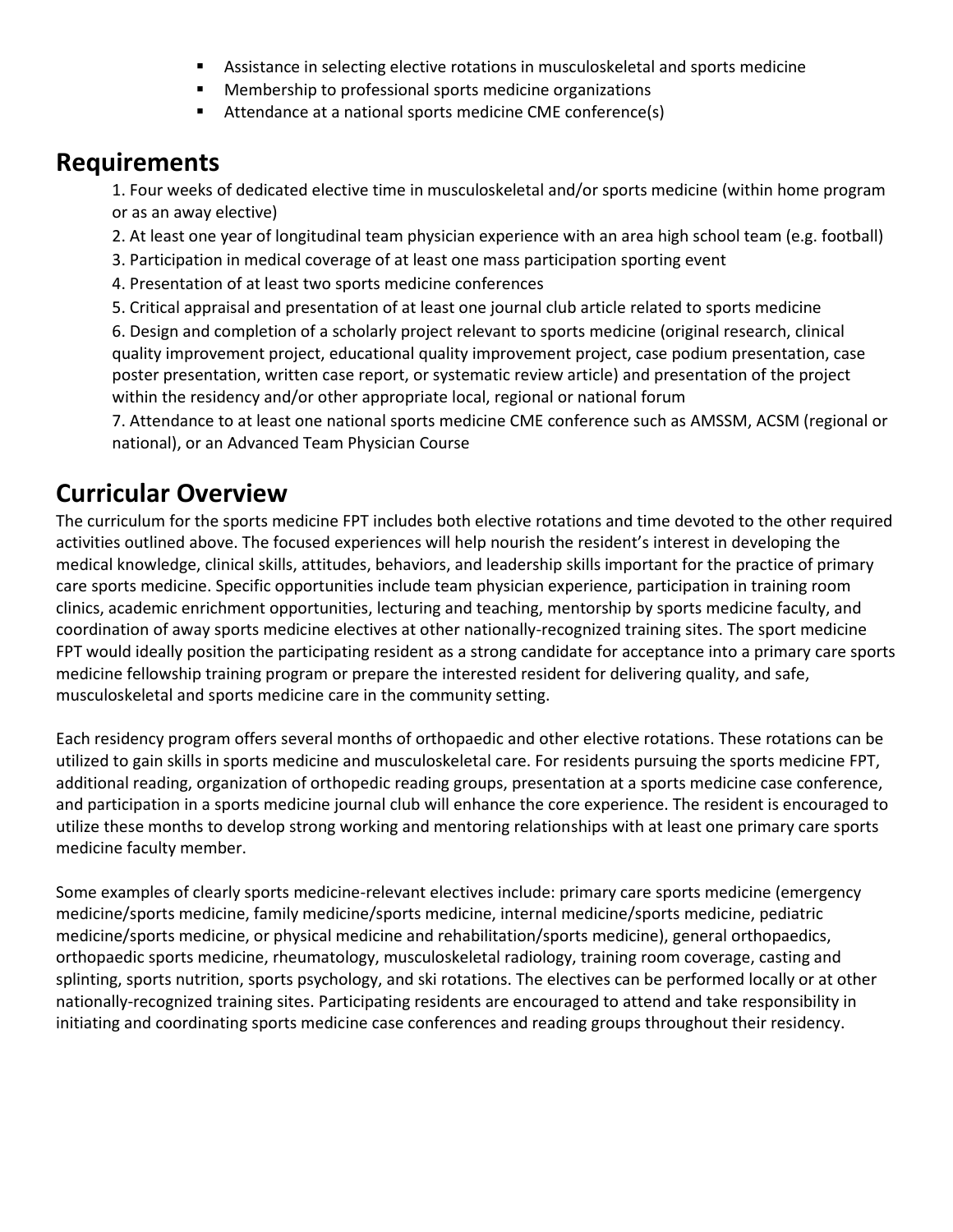# **Curriculum Timeline**

|                | Summer                                    | Fall                                 | Winter                                                                | Spring                                            |
|----------------|-------------------------------------------|--------------------------------------|-----------------------------------------------------------------------|---------------------------------------------------|
|                |                                           |                                      |                                                                       |                                                   |
| R1             | R1 Sports Medicine/electives              |                                      |                                                                       |                                                   |
|                | Identify interest in Sports               |                                      |                                                                       |                                                   |
|                | Medicine AOC                              | Identify interest in Sports Medicine | Identify interest in Sports Medicine                                  | Identify interest in Sports Medicine              |
|                |                                           | <b>AOC</b>                           | AOC                                                                   | <b>AOC</b>                                        |
|                | Meet with Mentor                          |                                      |                                                                       |                                                   |
|                |                                           | Early on-the-field/mass event        |                                                                       |                                                   |
|                | <b>Event Coverage</b>                     | experience                           | Early on-the-field/mass event                                         | Early on-the-field/mass event                     |
|                |                                           |                                      | experience                                                            | experience                                        |
|                |                                           | Consider HS football coverage        |                                                                       |                                                   |
|                |                                           | under supervision of sports          |                                                                       |                                                   |
|                |                                           | medicine attending physicians,       | Meet with Mentor                                                      | Timeline/design of academic                       |
|                |                                           | fellows, or senior residents         |                                                                       | enrichment project                                |
|                |                                           |                                      |                                                                       |                                                   |
|                |                                           | Consider topics for an academic      | Identify Specific Curricular interests                                |                                                   |
|                |                                           | enrichment project                   |                                                                       |                                                   |
|                |                                           |                                      |                                                                       |                                                   |
| R <sub>2</sub> |                                           |                                      |                                                                       |                                                   |
|                | R2 Sports Medicine*                       |                                      |                                                                       |                                                   |
|                |                                           |                                      |                                                                       |                                                   |
|                |                                           |                                      |                                                                       |                                                   |
|                | <b>Elective Time In Sports</b>            |                                      |                                                                       |                                                   |
|                | Medicine (2-4 wks)                        |                                      |                                                                       |                                                   |
|                |                                           |                                      |                                                                       |                                                   |
|                | <b>Sports Medicine Reading</b>            |                                      |                                                                       |                                                   |
|                | <b>Group Participation</b>                |                                      |                                                                       |                                                   |
|                |                                           |                                      |                                                                       |                                                   |
|                | Meet with Mentor                          |                                      | Meet with Mentor                                                      |                                                   |
|                |                                           |                                      |                                                                       |                                                   |
|                | Academic enrichment project               | Begin academic enrichment            | Academic Enrichment Project-consider<br>abstract submission to AMSSM? | Academic Enrichment Project-<br>present at AMSSM? |
|                |                                           | project                              |                                                                       |                                                   |
|                | Mass event coverage/ PPE                  |                                      | Optional event coverage with Sports                                   |                                                   |
|                | participation                             | Team physician coverage (high        | Medicine faculty                                                      | Optional event coverage with Sports               |
|                |                                           | school football)                     |                                                                       | Medicine faculty                                  |
|                |                                           |                                      |                                                                       |                                                   |
|                |                                           |                                      | Mass event coverage/ PPE                                              |                                                   |
|                |                                           | Mass event coverage/ PPE             | participation                                                         | Mass event coverage/ PPE                          |
|                |                                           | participation                        |                                                                       | participation                                     |
|                |                                           |                                      |                                                                       |                                                   |
| R <sub>3</sub> |                                           |                                      |                                                                       |                                                   |
|                | <b>Elective Time In Sports</b>            |                                      |                                                                       |                                                   |
|                | Medicine Topics (4 wks;                   |                                      |                                                                       |                                                   |
|                | possible away elective)                   |                                      |                                                                       |                                                   |
|                |                                           |                                      |                                                                       |                                                   |
|                | Coordinate Sports Medicine                |                                      |                                                                       |                                                   |
|                | <b>Reading Group</b>                      |                                      |                                                                       |                                                   |
|                |                                           |                                      |                                                                       |                                                   |
|                | Meet with Mentor                          |                                      | Meet with Mentor                                                      |                                                   |
|                |                                           |                                      |                                                                       |                                                   |
|                | Academic Enrichment Project               | Academic Enrichment Project          | Academic Enrichment Project-AMSSM                                     | Conclude & present Academic                       |
|                |                                           |                                      | submission?                                                           | <b>Enrichment Project</b>                         |
|                |                                           |                                      |                                                                       |                                                   |
|                |                                           | Team physician coverage (high        | Optional / Misc event coverage                                        | Optional / Misc event coverage                    |
|                |                                           | school football)                     |                                                                       |                                                   |
|                |                                           |                                      | Mass event coverage/ PPE                                              | Mass event coverage/ PPE                          |
|                | Mass event coverage/ PPE<br>participation | Mass event coverage/ PPE             | participation                                                         | participation                                     |
|                |                                           | participation                        |                                                                       |                                                   |
|                |                                           |                                      |                                                                       |                                                   |
|                | <b>Begin Sports Medicine</b>              | <b>Complete Sports Medicine</b>      |                                                                       |                                                   |
|                | <b>Fellowship Applications</b>            | Fellowship Applications / Interview  |                                                                       |                                                   |
|                |                                           | for Fellowship                       |                                                                       |                                                   |
|                |                                           |                                      |                                                                       |                                                   |
|                |                                           |                                      |                                                                       |                                                   |